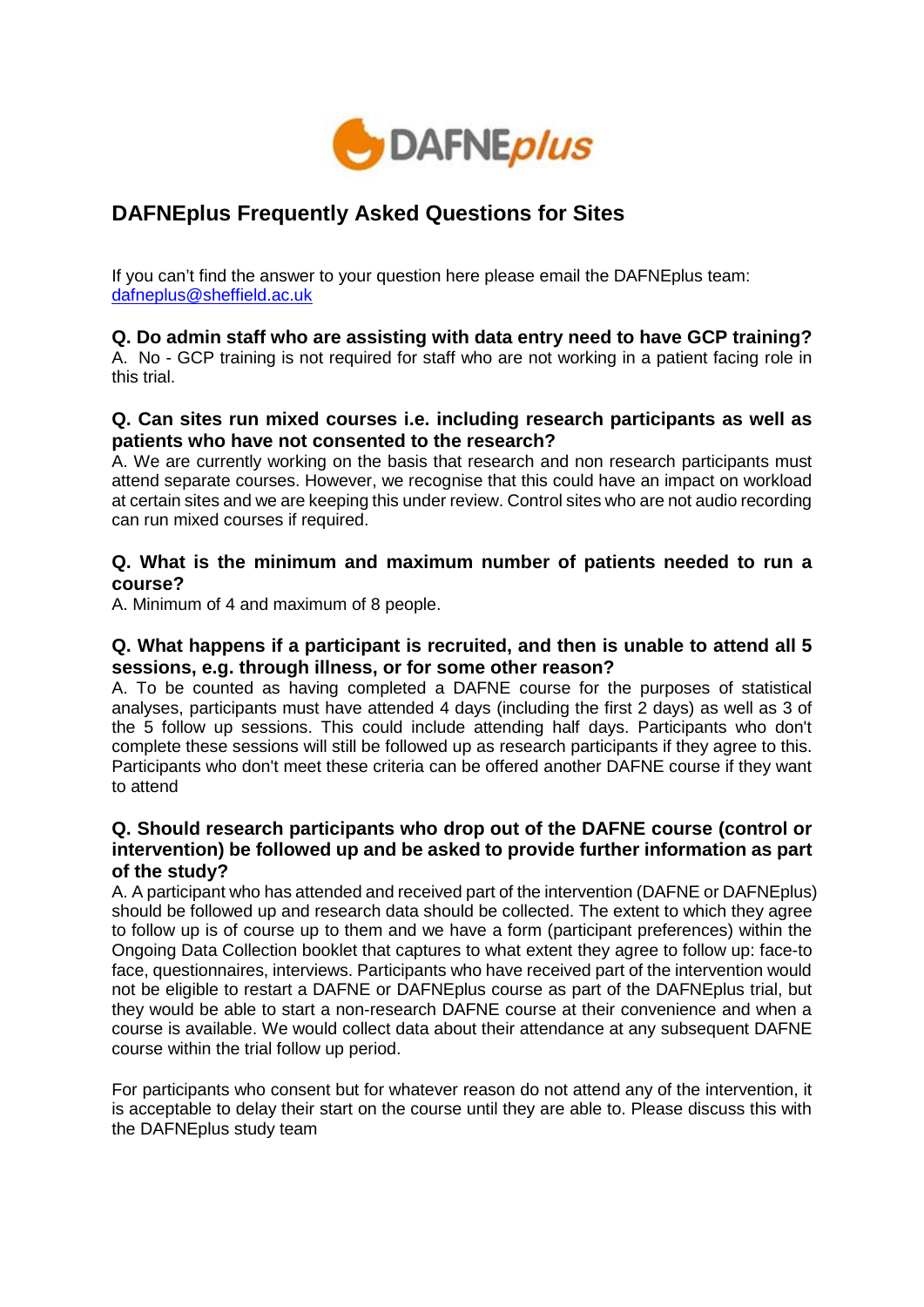## **Q. Can the course be shared between more than 2 educators/facilitators?**

It is definitely better for consistency to have just 2 facilitators, however if 3 are to deliver, at least 1 should be there for all 5 weeks and there needs to be good communication / feedback about the participants during and in between course days.

## **Q. Can the course be delivered on different days of the week in different weeks e.g. Monday to Friday but across 5 weeks?**

It would clearly be much better for participants to be attending the course on the same day each week; there would be the potential for confusion and drop-out if the day changes each week. If this is unavoidable (e.g. bank holidays), then there should be a minimum of 5 days and a maximum of 9 days in between course dates (similar to the 5x1 RCT).

#### **Q. What training/ experience do prospective educators/ facilitators need to have to be eligible to deliver the DAFNEplus (intervention arm) course as part of the study?**

The requirements are that facilitators will need to have previously completed the standard DAFNE training and ideally also have completed the conversion course so that they can deliver DAFNE over 5 weeks.

There are no requirements to have delivered any specific number of courses before they can attend the training to deliver DAFNEplus, but it would be preferable if they had some experience of delivery.

## **Q. Relatives sometimes attend the course and ours is being audio-recorded. Do we have to consent relatives?**

A. No - you do not have to formally consent relatives who may attend a course with a participant. Only verbal consent is required from relatives when they have been informed that the session is being recorded.

## **Q. Who should we contact if we or our patients are having a problem with any part of the Intervention WITHCARE technology?**

A.Contact the Helpdesk: **Phone**: 0114 222 8765 **Email:** med-it@sheffield.ac.uk *Please quote reference « DAFNE »*

Participants receive these contact details in the WITHCARE box and can contact the helpdesk directly themselves.

## **Q. Do participants have to use the Aviva Expert Meter?**

A. All participants in both arms should be offered the option to use the Aviva Expert Meter. One of the main findings from previous DAFNE research is that graduates struggle to keep diaries. For the RCT we decided to use the Expert meter to enable collection of BG, carb and insulin data as easily as possible. There is good evidence from the REPOSE trial that bolus advisors help maintain glycaemic control, as they automatically calculate active insulin on board. The Libre can give bolus advice but this is only available from capillary checking, not scans, and the advisor is not as flexible as the Expert in terms of individualising times, exercise settings, hypo reminders etc.

People using Libre meters still need to perform capillary checking according to DVLA guidelines and need to check the accuracy of the scanned readings in the hypo or hyper range, as well as when it is changing rapidly. Therefore the trial protocol is that participants should be encouraged to use the Expert meter for bolus advice, checking pre-meal and before bed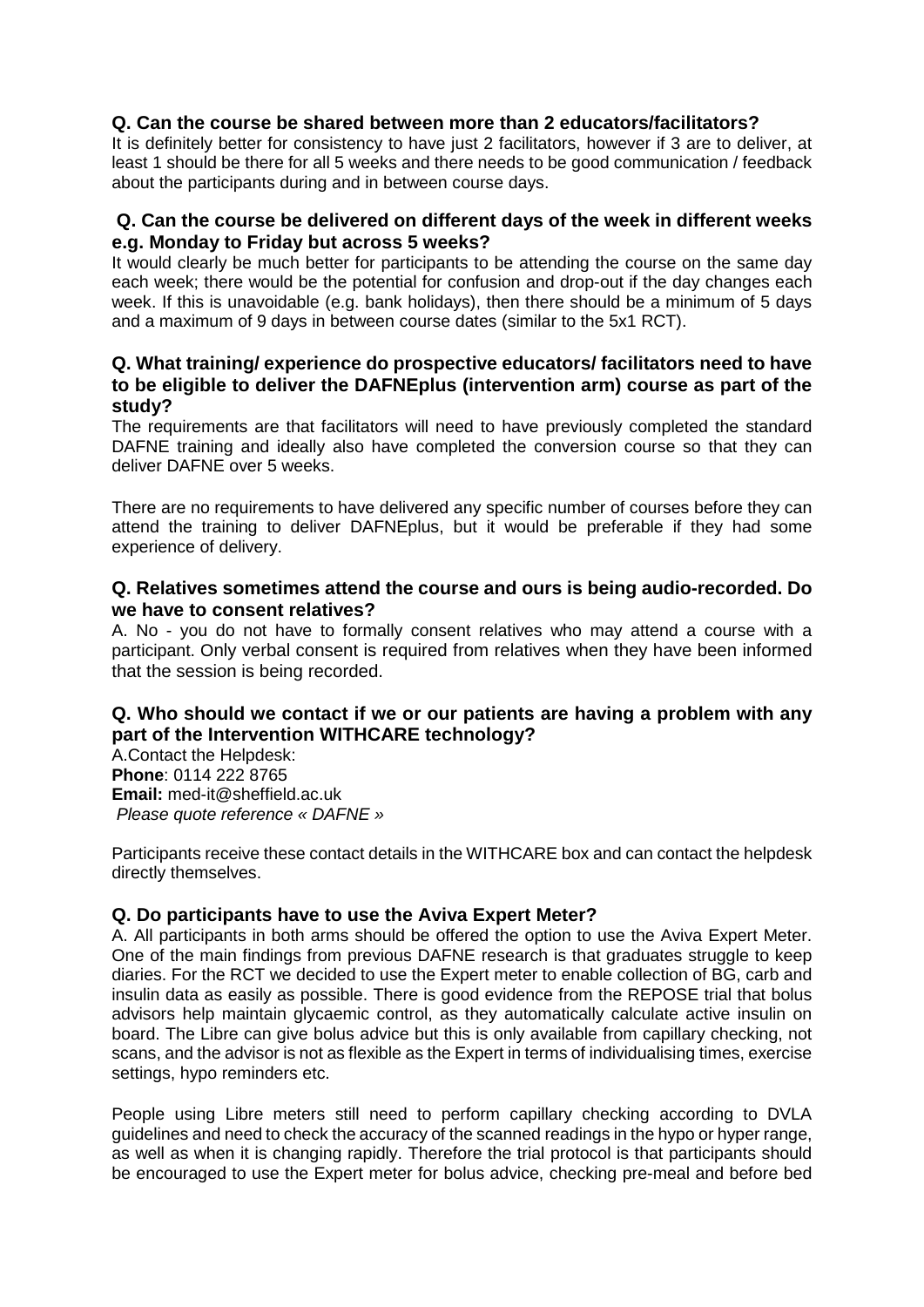to enable safe insulin dosing, collation of carb and insulin data as well, to aid reflection and pattern recognition. If the Libre is being used alongside too, this will help with trends, encouraging bolusing pre-meal, and can be particularly useful to help assess background insulin during carb free periods.

If the participant declines to use the Expert meter then they should be encouraged to use the bolus advisor on the Libre, and failing that, manually enter carbs and insulin via the notes section when they scan prior to consuming carb, or performing a correction.

In addition to this, participants should be encouraged to use Glucollector in preference to Libreview *(this only applies to participants in the intervention arm)*. Therefore the protocol is participants are encouraged to upload data from all meters in use via the Withcare+ box at least weekly, to capture a full record of the data available, in order to enable Glucollector to support pattern management.

If you are experiencing problems with the prescription of test strips and lancets for use with the Expert Meter please report these to Elaine Scott, Study Manager.

## **Q. Do patients using the Freestyle Libre have to test and use the bolus calculator function on the Aviva Expert meter during the trial?**

A. Participants can use Freestyle Libre in both arms of the trial. In the intervention arm of the trial information can be downloaded onto the Glucollector site so that it is available to view with the rest of their data. In the intervention arm of the trial participants should use the Aviva expert meter, irrespective of Libre use, to do their pre-meal BGs and before bed BG, to get the bolus advice and enable them to record their carbs, QA and BI doses. We are also advising use of the Aviva expert meter in control sites, for the same reasons.

## **Q. I have heard that the Aviva Expert meter is due to be phased out, should we still be using them?**

A. The Expert meter is being withdrawn over the next 12-18 months. However, this is for new users only, so please continue to use it for trial participants. Roche have confirmed that they will ring-fence enough meters to support the DAFNEplus trial. Please discuss this with your local Roche rep and let them know that the meters are required for the DAFNEplus trial. You will be able to request 'strips' from your usual prescriber. These are widely used and not due to be phased out.

## **Q. Do we have to give participants a DAFNE number as well as a study ID number?**

A. Yes, please do this at the completion of the course participants attend. Please include this number on the 'Post Course Data' form for the trial, and enter it on Prospect Database. When the trial is completed the data from Prospect will be automatically migrated to the DAFNE central database

## **Q. Do sites have to enter participant data onto both the Prospect database as well as the DAFNE database?**

A. No - sites only need to enter data onto Prospect; it has been agreed with the National Director of the DAFNE Programme that the team in Sheffield will send data to the DAFNE database team at study completion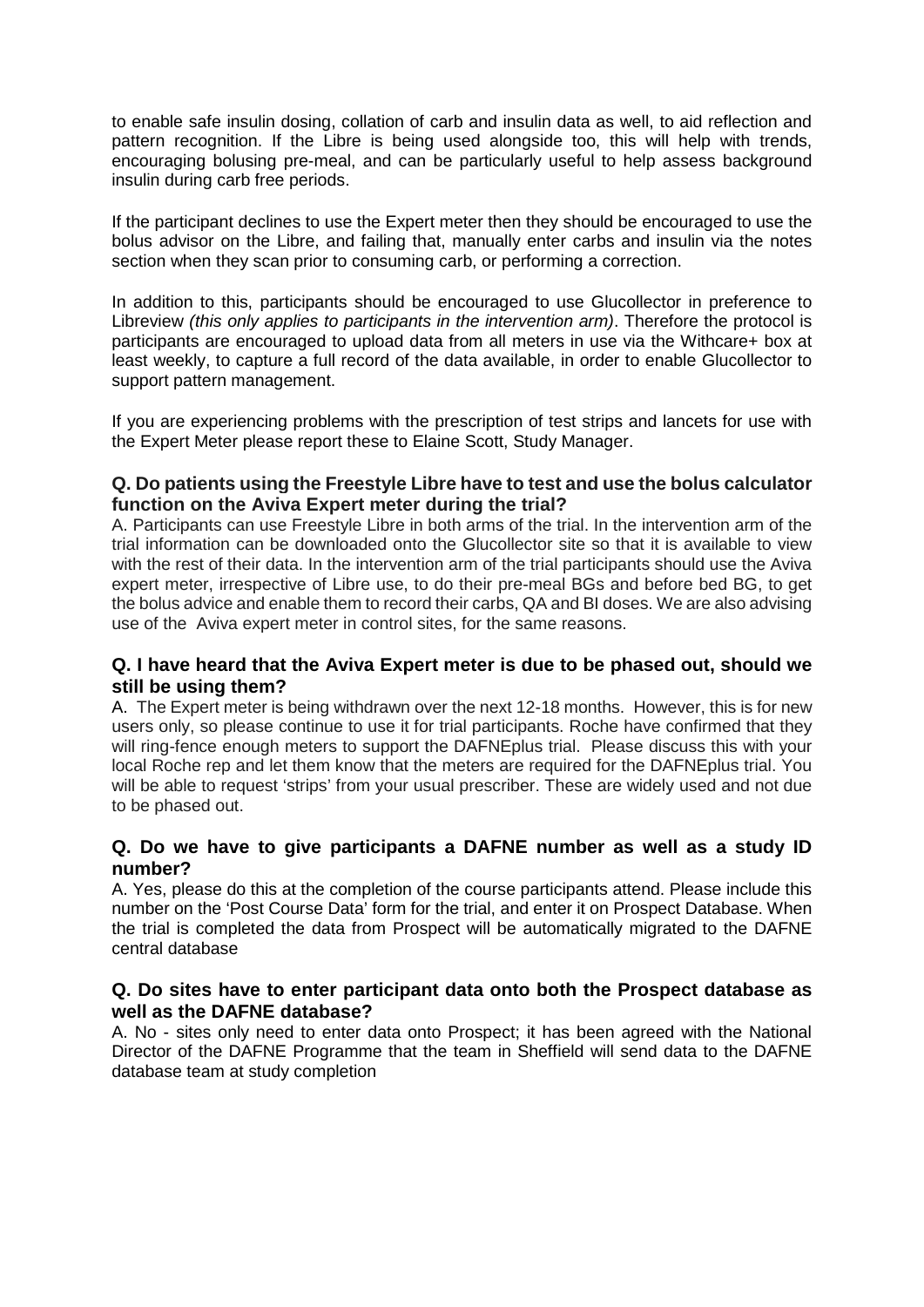## **Q. How close to the 6-month and 12-month date do research follow-up appointments need to be?**

A. The follow-up research appointments should be held as close as possible to the date 6 or 12-months from the **end of the course.** This should be within 4 weeks before or after the appropriate date.

#### **Q. Do you have guidance on scheduling follow up appointments in the DAFNEplus (intervention) arm of the trial?**

A. The follow up dates can be flexible because in reality they need to be. These are not like the research appointments where they need to be within a certain window.

The essential points are - the aim is to offer 5 follow up appointments over one year with increasingly longer time periods in between. The recommended format based on the pilots are post course at 2 weeks, 6 weeks, 12 weeks, 6 months and one year. However, the timing can be flexible to suit the service and the participants. Cancellations and re-arrangements will be inevitable, making flexibility with timing also important. Therefore, for example someone may be seen at 3 weeks , 7 weeks and 11 weeks, then 6 months and 12 months. Record these dates on the Structured DAFNEplus follow-ups form.

The minimum number of follow up appointments for participants to be classed as having 'completed' the intervention is three. This may occur due to cancellations, non-attendance or because the DF and participant have agreed that not all follow up appointments are required. Follow up can be via skype or telephone as well as face to face.

## **Q. If a participant becomes pregnant during the follow-up period, would this be classed as a "clinician decision to withdraw"?**

A. No - Pregnant participants don't need to be withdrawn, unless, like any other participants, they become too unwell to continue. Pregnancies need to be reported using the Pregnancy Information sheet which is held within the 'Ongoing Data Collection' booklet. A pregnancy in itself is not considered a Serious Adverse Event (SAE), but any untoward outcome of the pregnancy is and an SAE form should be completed.

#### **Q. What is the end recruitment date?**

A. Each site has a 15-month recruitment period from the date of the first participant consented.

#### **Q. What are the time frames for recruitment and delivery of trial?**

As you are aware there have been substantial delays to the trial and the timeline is currently under review. A funded extension application has been made to the NIHR. We will provide updates about this as soon as possible.

## **Q. Can people with secondary diabetes (diabetes related to another medical condition) be included in the trial?**

No - participants in the trial should have a diagnosis of type 1 diabetes

## **Q. What are the training requirements for site staff involved in the delivery of the DAFNEplus trial?**

This depends upon a number of factors, for instance whether the site that you are based at is delivering the control or intervention, please see the tables below for details.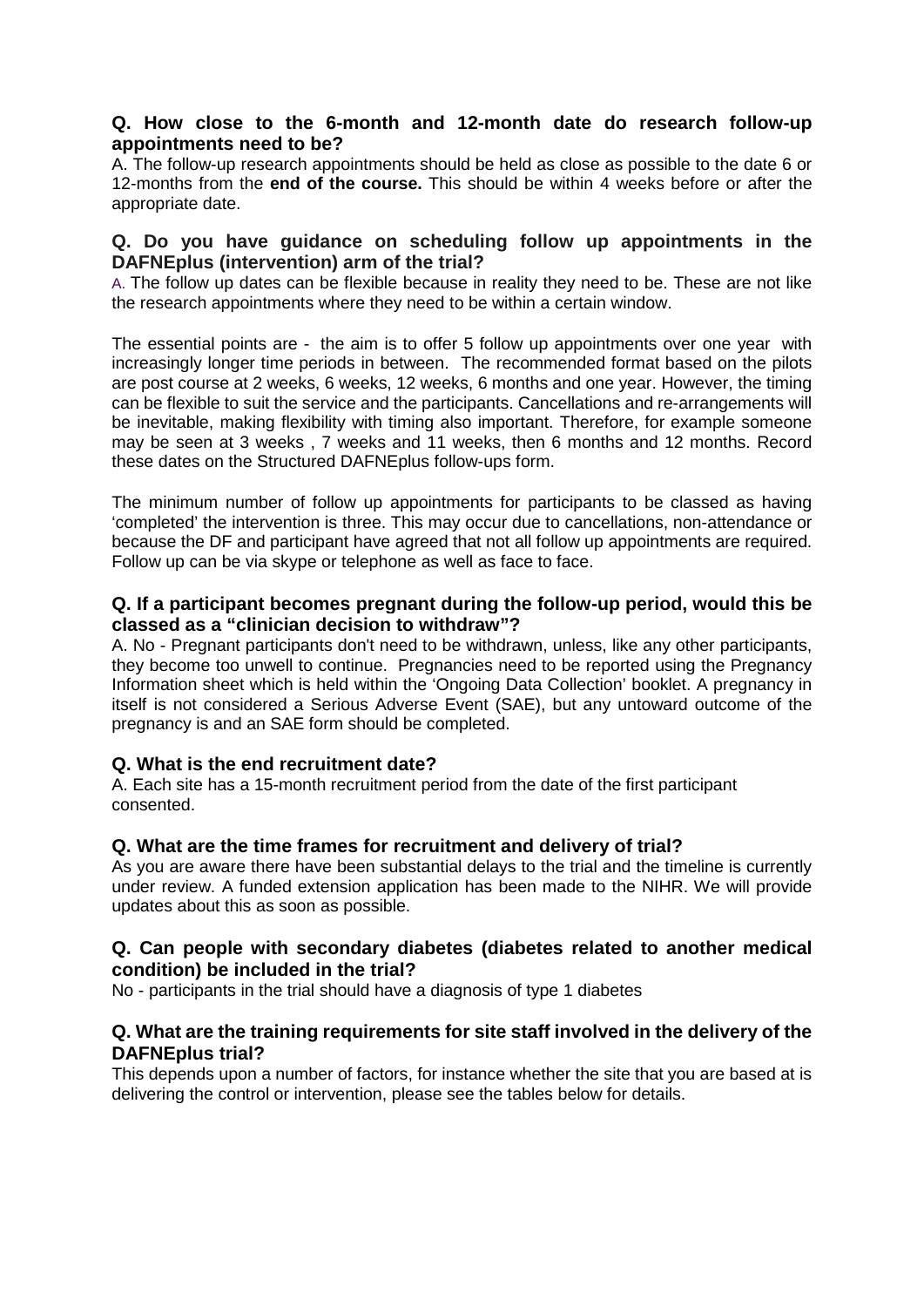# **Control (DAFNE as usual care)**

|                                                                                                 | <b>Delegated</b><br>activities entered<br>on delegation log | <b>GCP</b><br>training | <b>Research Training (2)</b><br>hour teleconference) |
|-------------------------------------------------------------------------------------------------|-------------------------------------------------------------|------------------------|------------------------------------------------------|
| Administrative staff, with no<br>patient contact                                                |                                                             | <b>Not</b><br>needed   | Not needed                                           |
| <b>Principal Investigator</b>                                                                   |                                                             |                        |                                                      |
| <b>Research Nurse (collecting</b><br>data/ informed consent but<br>not delivering DAFNE course) |                                                             |                        |                                                      |
| <b>Facilitators/ educators</b><br>(control arm)                                                 |                                                             |                        |                                                      |

## **Intervention (DAFNEplus)**

|                                                                              | <b>Delegat</b><br>ed<br>activiti<br>es<br>entered<br>on<br>delegat<br>ion log | <b>GCP</b><br>training                                                                   | <b>Research</b><br><b>Training (2)</b><br>hour<br>teleconfere<br>nce)                     | <b>Self</b><br>direct<br>ed<br>learni<br>ng<br>(4)<br>hours)                                | <b>Self directed</b><br>learning<br>(16 hours)                                             | <b>Face to face</b><br>training (3<br>days)                                                |
|------------------------------------------------------------------------------|-------------------------------------------------------------------------------|------------------------------------------------------------------------------------------|-------------------------------------------------------------------------------------------|---------------------------------------------------------------------------------------------|--------------------------------------------------------------------------------------------|--------------------------------------------------------------------------------------------|
| <b>Administr</b><br>ative staff,<br>with no<br>patient<br>contact            | $\checkmark$                                                                  | <b>Not</b><br>needed                                                                     | Not needed                                                                                | <b>Not</b><br>neede<br>d                                                                    | Not needed                                                                                 | Not needed                                                                                 |
| <b>Medical</b><br>staff<br>delivering<br><b>DAFNEplu</b><br>s QA<br>sessions | $\checkmark$                                                                  | <b>Not</b><br>needed<br>unless<br>collecting<br>data/ gai<br>ning<br>informed<br>consent | Not needed<br>unless<br>collecting<br>research<br>data/<br>gaining<br>informed<br>consent | $\checkmark$                                                                                | Not needed                                                                                 | Not needed                                                                                 |
| <b>Principal</b><br>Investigat<br>or                                         | $\checkmark$                                                                  | $\checkmark$                                                                             | $\checkmark$                                                                              | <b>Not</b><br>neede<br>d<br>unless<br>PI is a<br>medic<br>deliver<br>ing QA<br>sessio<br>ns | Not needed<br>unless PI is a<br>facilitator deli<br>vering<br><b>DAFNEplus</b><br>sessions | Not needed<br>unless PI is a<br>facilitator deli<br>vering<br><b>DAFNEplus</b><br>sessions |